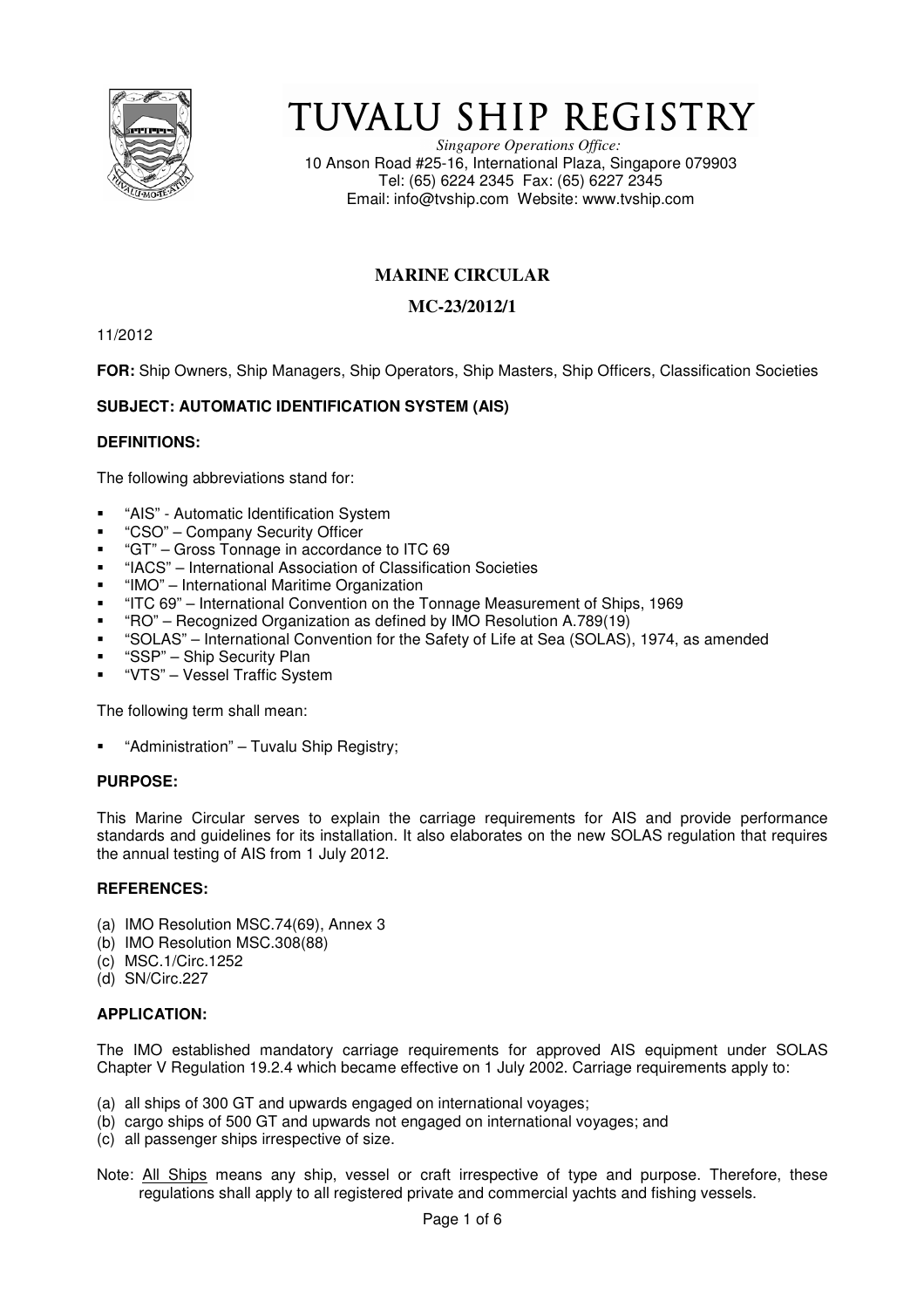#### **CONTENTS:**

#### **1. Implementation**

- 1.1. All ships constructed on or after 1 July 2002 must be fitted with an approved AIS.
- 1.2. Existing ships engaged on international voyages constructed before 1 July 2002 must be fitted according to the following timetable:
	- 1.2.1. Passenger ships not later than 1 July 2003;
	- 1.2.2. Tankers not later than the first Safety Equipment Survey after 1 July 2003.
- 1.3. Existing ships other than passenger ships and tankers:
	- 1.3.1. 50,000 GT and upwards not later than 1 July 2004;
	- 1.3.2. 300 GT and upward but less than 50,000 GT not later than the first Safety Equipment Survey after 1 July 2004 or by 31 December 2004, whichever occurs earlier.
		- Note: The first Safety Equipment Survey means the first annual survey, the first periodical survey, or the first renewal survey for safety equipment, whichever is due first after 1 July 2004 and, in addition, in the case of ships under construction, the initial survey.
- 1.4. Existing ships not engaged on international voyages, constructed before 1 July 2002 must be fitted not later than 1 July 2008.
- 1.5. All vessels are expected to comply in accordance with the above schedule of implementation.

#### **2. Operation**

- 2.1. There is a companion 2002 amendment to SOLAS that requires that all ships fitted with AIS maintain the AIS in operation at all times except where international agreements, rules or standards provide for the protection of navigational information. With respect to this requirement, Masters should be aware of SOLAS Chapter XI-2 Regulation 8, titled "Master's discretion for ship safety and security." This regulation reinforces and provides the Master with significant discretion concerning the safety and security of his or her ship where continued operation of the AIS would pose a higher risk.
- 2.2. In way of examples, within ports, information on the location of all ships will be particularly valuable to port authorities. However, there may be circumstances that would be considered high risk, such as during volatile cargo transfers within storage terminals, where continued use of the AIS may not be allowed. Continued use of the AIS while transiting areas known for incidents of armed robbery and piracy, such as the Straits of Malacca, may also be considered a very high risk.
- 2.3. For the above or similar other reasons, the ship's Master may exercise discretionary authority to switch the device off if safety is deemed to be compromised by its continued operation. Such action, however, shall be properly recorded in the official log and reported to the CSO and any Coastal State Authority with a vested interest in accordance with SSP provisions. Safety concerns shall always override those of maritime security.

#### **3. Annual Testing**

3.1. An amendment in SOLAS Chapter V Regulation 18 resulted in a new regulation (SOLAS V/18.9) that entered into force on 1 July 2012 requires the AIS to be subjected to an annual test.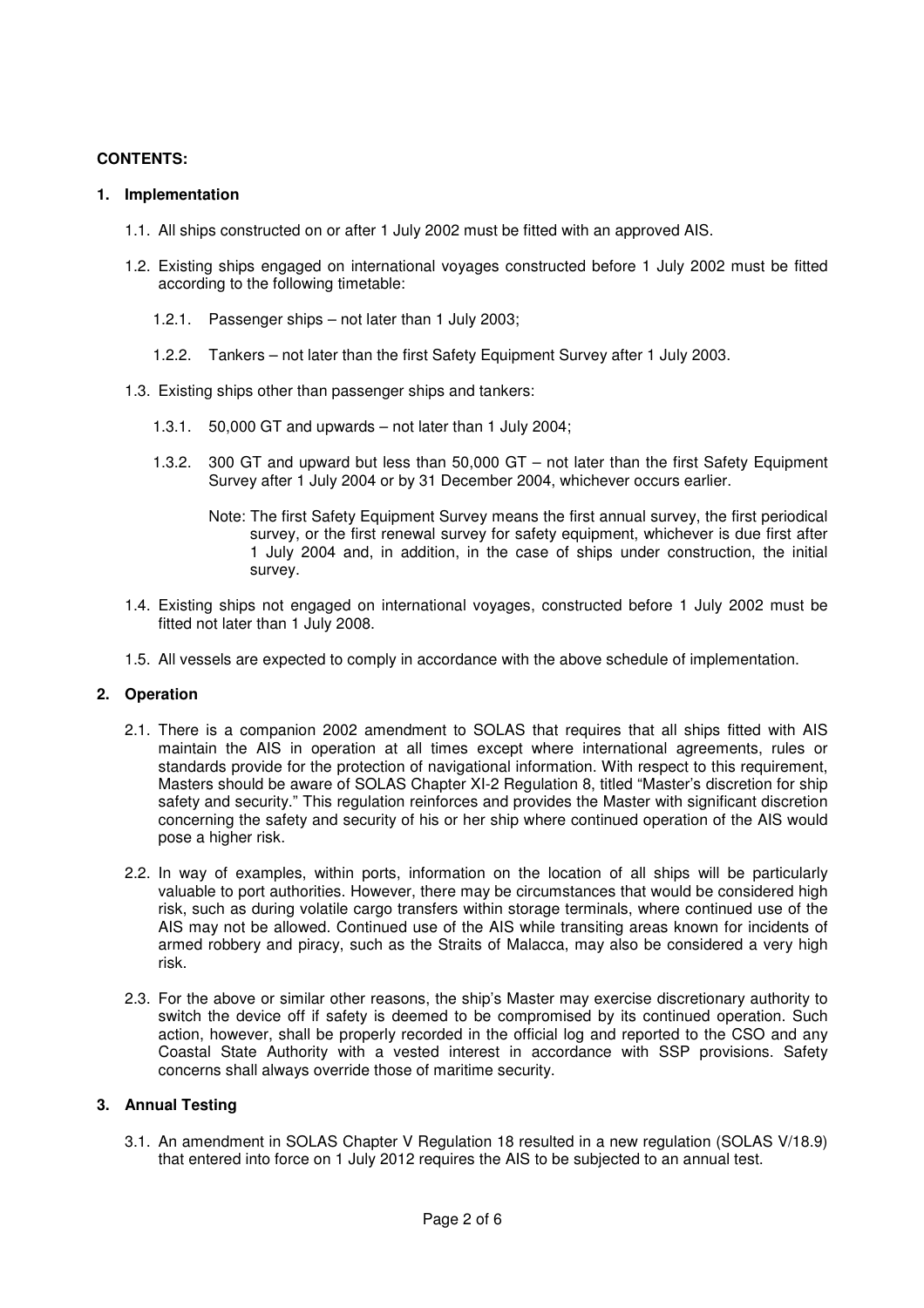- 3.2. The test shall be conducted by an approved surveyor or an approved testing or servicing facility. The test shall verify the correct programming of the ship static information, correct data exchange with connected sensors as well as verifying the radio performance by radio frequency measurement and on-air test using, e.g., a VTS. A copy of the test report shall be retained on board the ship.
- 3.3. This Administration understands that the Guidelines on Annual Testing of the Automatic Identification System (AIS) as contained in MSC.1/Circ.1252 (see ANNEX of this Marine Circular), although predating the new SOLAS regulation, have not been revoked; therefore this Administration accepts the use of these guidelines on condition that the approved surveyor or approved testing or servicing facility is authorized by an IACS member and/or RO duly recognized by Tuvalu.

Yours sincerely,

Deputy Registrar Tuvalu Ship Registry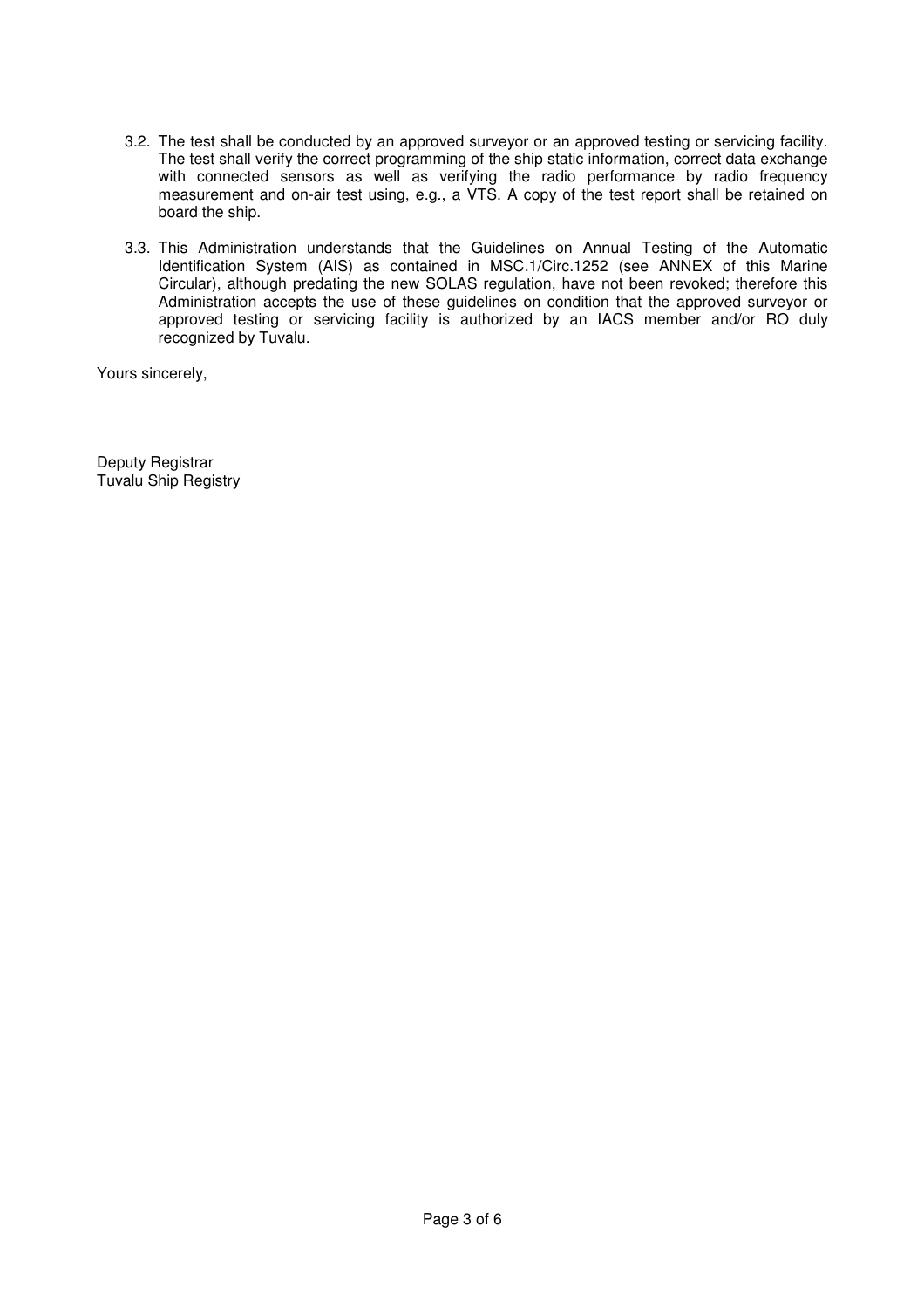#### MSC.1/Circ.1252

## **ANNEX**

### **GUIDELINES ON ANNUAL TESTING OF THE AIS**

- 1. The annual testing of the AIS should be carried out by a qualified radio inspector authorized by the Administration or a RO.
- 2. The annual testing of the AIS installation should include:
	- 2.1. installation details including antenna layout, initial configuration report, interconnection diagrams, provision of the pilot plug and power supply arrangements;
	- 2.2. checking the correct programming of the ships static information;
	- 2.3. the ability of the AIS to receive ships dynamic information from the appropriate sensors;
	- 2.4. the ability to correctly input the ships voyage related data;
	- 2.5. a performance test of the equipment including radio frequency measurements; and
	- 2.6. an on-air test that the unit is working correctly using for example an appropriate VTS station or a suitable test equipment.
- 3. To accommodate performance test to align with the appropriate survey under the Harmonized System of Survey and Certification (HSSC), the annual testing may be carried out:
	- 3.1. up to three (3) months before the due date of the passenger ship renewal survey or the cargo ship safety equipment renewal survey; and
	- 3.2. three (3) months before or after the due date of the cargo ship safety equipment periodical/annual survey (the maximum period between subsequent test is governed by the time window associated to the subsequent surveys, unless either certificate has been extended as permitted by SOLAS regulation 1/14, in which case a similar extension may be granted by the Administration).
- 4. The annual testing should be recorded in the form of the model test report given in the APPENDIX. If the language used is neither English, nor French, nor Spanish, the text should include a translation into one of these languages, as appropriate. A copy of the test report should be retained on board the ship.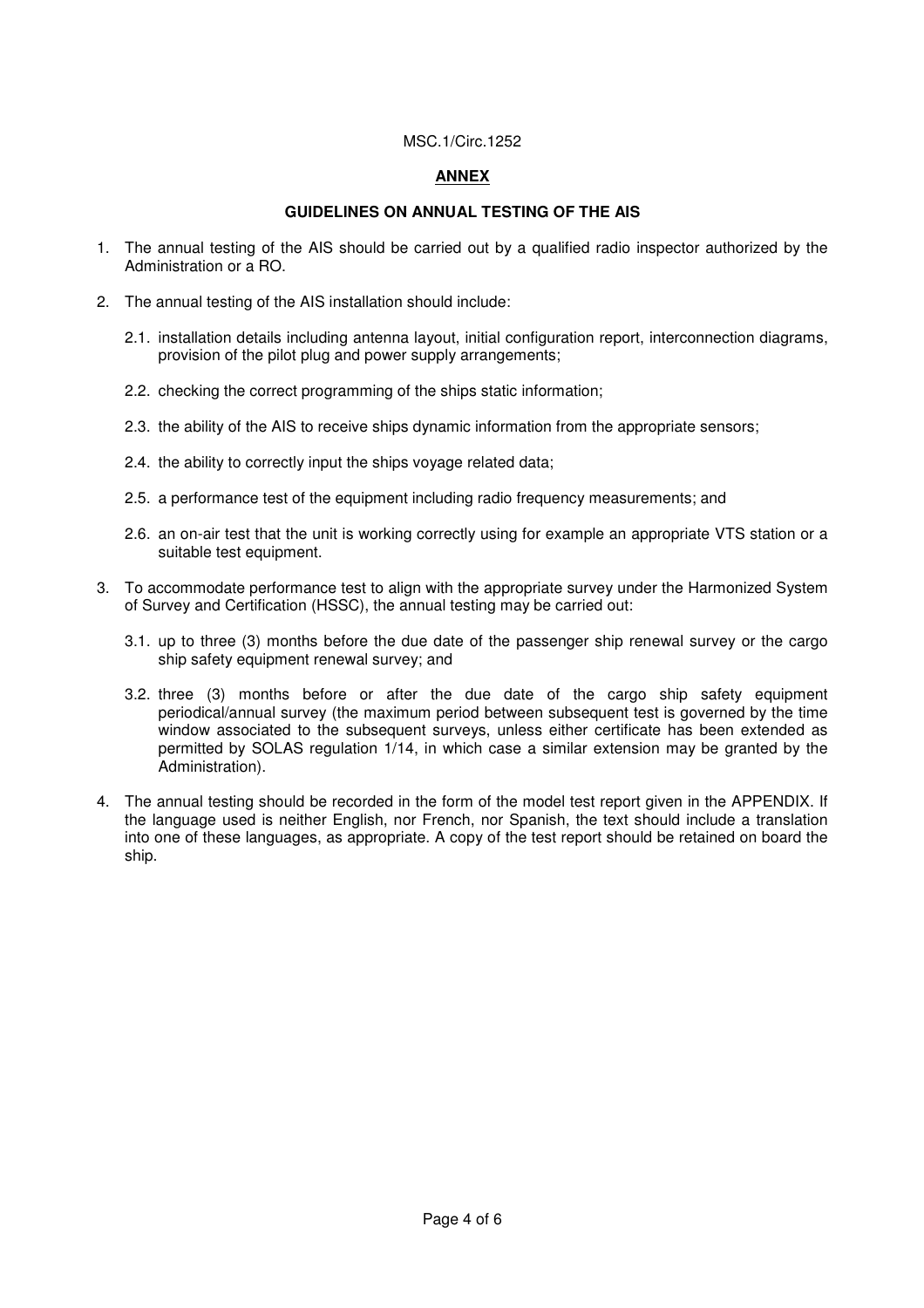## **APPENDIX**

# **AUTOMATIC IDENTIFICATION SYSTEM (AIS) TEST REPORT**

| Name of ship/call sign: |  |
|-------------------------|--|
| MMSI number:            |  |
| Port of registry:       |  |
| IMO number:             |  |
| Gross Tonnage:          |  |
| Date keel laid:         |  |

|     | Installation details                                                     |               |
|-----|--------------------------------------------------------------------------|---------------|
|     | Item                                                                     | <b>Status</b> |
| 1.1 | AIS transponder type:                                                    |               |
| 1.2 | Type approval certificate                                                |               |
| 1.3 | Initial installation configuration report on board?                      |               |
| 1.4 | Drawings provided? (Antenna, AIS-arrangement and block diagram)          |               |
| 1.5 | Main source of electrical power,                                         |               |
| 1.6 | Emergency source of electrical power,                                    |               |
| 1.7 | Capacity to be verified if the AIS is connected to a battery             |               |
| 1.8 | Pilot plug near pilots operating position?                               |               |
| 1.9 | 120 V AC provided near pilot plug? (Panama and St. Lawrence requirement) |               |

| 2.  | AIS programming - Static information |  |
|-----|--------------------------------------|--|
| 2.1 | MMSI number                          |  |
| 2.2 | IMO number                           |  |
| 2.3 | Radio call sign                      |  |
| 2.4 | Name of ship                         |  |
| 2.5 | Type of ship                         |  |
| 2.6 | Ship length and beam                 |  |
| 2.7 | Location of GPS antenna              |  |

| 3.  | AIS programming – Dynamic information                               |
|-----|---------------------------------------------------------------------|
| 3.1 | Ships position with accuracy and integrity status (Source: GNSS)    |
| 3.2 | Time in UTC (Source: GNSS)                                          |
| 3.3 | Course over ground (COG) (will fluctuate at dockside) (Source GNSS) |
| 3.4 | Speed over ground (SOG) (zero at dockside) (Source: GNSS)           |
| 3.5 | Heading (Source: Gyro)                                              |
| 3.6 | Navigational status                                                 |
| 3.7 | Rate of turn, where available (ROT)                                 |
| 3.8 | Angle of heel, pitch and roll, where available                      |

| 4.  | AIS programming - Voyage related information |  |
|-----|----------------------------------------------|--|
| 4.1 | Ships draught                                |  |
| 4.2 | Type of cargo                                |  |
| 4.3 | Destination and ETA (at masters discretion)  |  |
| 4.4 | Route plan (optional)                        |  |
| 4.5 | Short safety-related messages                |  |

| 5.  | Performance test using measuring instrument          |  |
|-----|------------------------------------------------------|--|
| 5.1 | Frequency measurements AIS ch. 1 and 2, GMDSS ch. 70 |  |
| 5.2 | Transmitting output, AIS ch. 1 and 2, GMDSS ch. 70   |  |
|     | 5.3   Polling information ch. 70                     |  |
| 5.4 | Read data from AIS                                   |  |
| 5.5 | Send data to AIS                                     |  |
| 5.6 | Check AIS response to "virtual vessels"              |  |